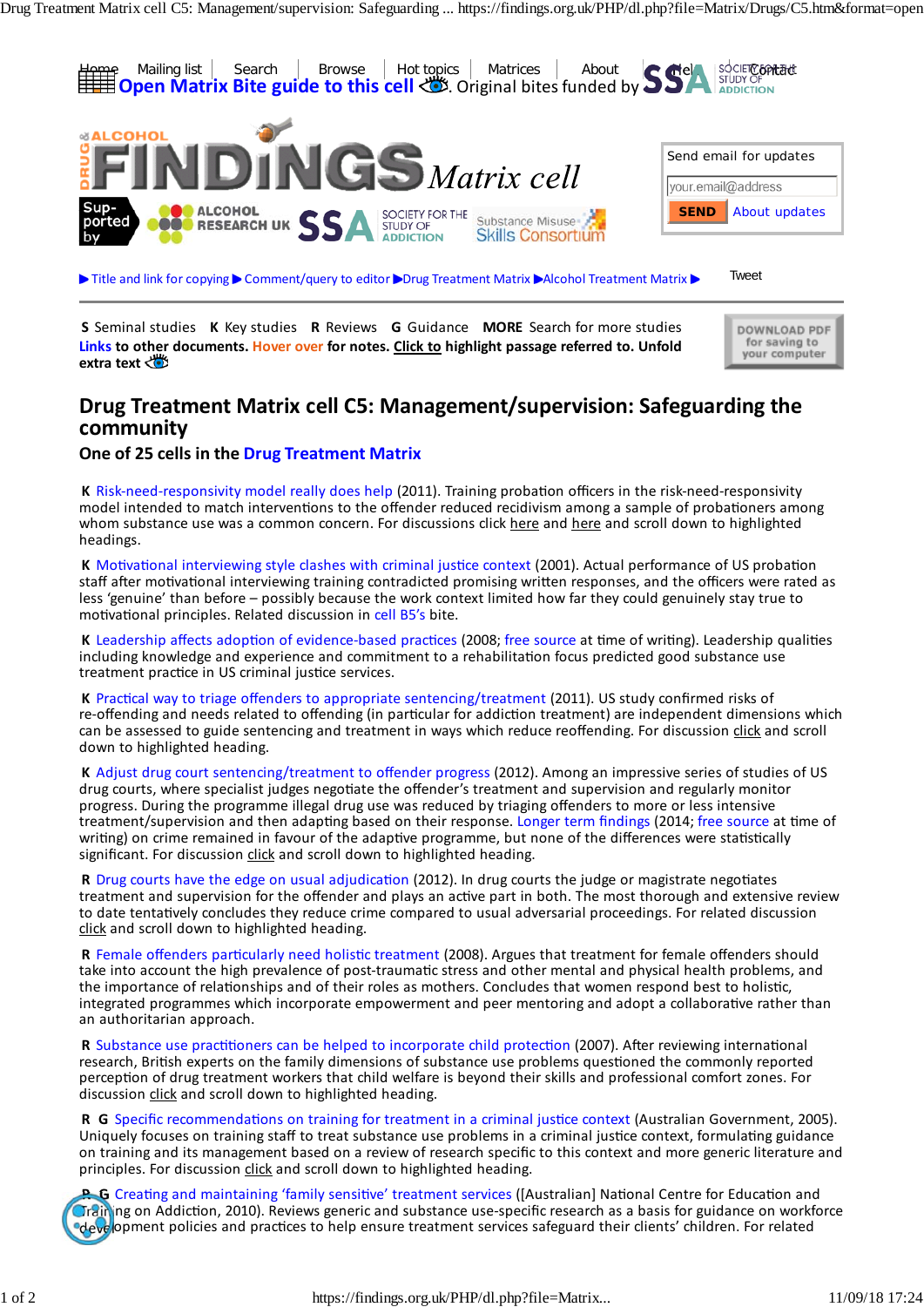discussion click and scroll down to highlighted heading.

**G** UK clinical guidelines stress continuity of treatment for prisoners ([UK] Department of Health, 2017). Comprehensive, practice‐oriented official clinical guidelines. Chapter on treatment in criminal justice systems advises against forced withdrawal from opiate‐type drugs and stresses seamless transfer to treatment on release and provision of naloxone to prevent opioid overdose deaths.

**G** US consensus on substance use treatment in the criminal justice system ([US] Substance Abuse and Mental Health Services Administration, 2005). Consensus guidance endorsed by US experts; includes treatment interventions, matching these to the offender, and planning programmes.

**G** Incorporating child protection in substance use services ([UK] Advisory Council on the Misuse of Drugs, 2003). Results of an inquiry in to the welfare of and responses to children in the UK seriously affected by parental drug use. Includes (starting p. 82) guidance on incorporating child protection measures in the work of drug and alcohol services. Update published in 2006. For discussion click and scroll down to highlighted heading.

**G** Scottish guidance on protecting families and children advocates whole‐family recovery (Scottish Government, 2013). Guidance specific to substance use intended for all child and adult services, including drug and alcohol services. What new patients should be asked about children and the role substance use services should play in a system which (*Getting our Priorities Right* is the title) prioritises child welfare. For discussion click and scroll down to highlighted heading.

**G** Key capabilities for treatment staff to work with male perpetrators of domestic violence (2015). Published by King's College, London, and developed from UK research. Helps substance use treatment services define and clarify key staff capabilities (knowledge, attitude and values, ethical practice, skills and reflection and professional development) for working with male substance users who are violent to intimate partners. See also generic NICE quality standards ([UK] National Institute for Health and Care Excellence, 2016) for health and social care services on assessing and responding to domestic abuse.

**G** Good practice in responding to domestic and sexual violence involving substance use (2013). UK guidelines based on a three‐year government‐funded project to improve responses to victims and perpetrators of domestic and sexual violence associated with substance use and/or mental health problems. Includes minimum standards of practice and guidance on policies and procedures. See also generic NICE quality standards ([UK] National Institute for Health and Care Excellence, 2016) for health and social care services on assessing and responding to domestic abuse.

**G** Australian guidance on addressing family and domestic violence in addiction treatment ([Australian] National Centre for Education and Training on Addiction, 2013). Among other functions, intended to guide managers in organising policies, procedures and staff training and development to identify and address family or domestic violence among substance use patients.

**G** US guidance in substance use treatment and domestic violence ([US] Substance Abuse and Mental Health Services Administration, 1997). US consensus guidance on how treatment services can identify and work with both perpetrators and victims.

**G** UN guide to starting and managing needle and syringe programmes in prison (United Nations Office on Drugs and Crime, 2014). Companion to WHO's generic guide (World Health Organization [etc], 2007) to managing needle exchanges.

**MORE** Search for all relevant analyses or for subtopics go to the subject search page and hot topics on child protection and helping the families of substance users.

Last revised 04 September 2018. First uploaded 01 June 2013

- ▶ Comment/query to editor
- Suggest a new document to add to this cell
- Return to/go to Drugs Matrix
- Open Effectiveness Bank home page
- Add your name to the mailing list to be alerted to new studies and other site updates

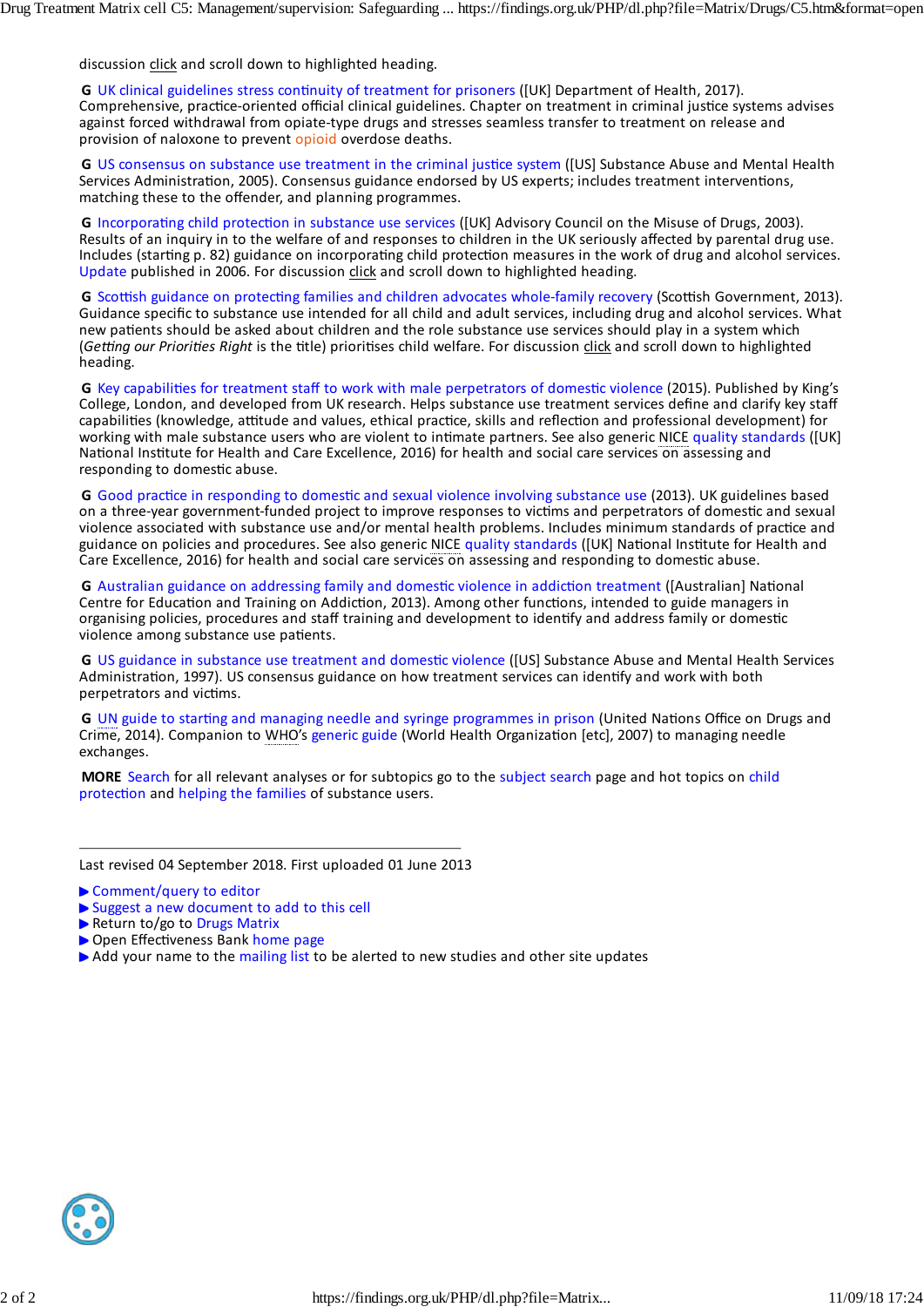Drug Treatment Matrix cell C5: Management/supervision: Safeguarding ... https://findings.org.uk/PHP/dl.php?file=Matrix/Drugs/C5.htm&format=open

# Home Mailing list Search Browse Hot topics Matrices About Help Contact **Close Matrix Bite**

**Links to other documents. Hover over for notes. Click to highlight passage referred to. Unfold extra text**

**What is this cell about?** Therapy (cell A5) and therapists (cell B5) matter of course, but how well they can work depend on the management functions of selecting, training and supervising staff, and managing the intervention programme. In highly controlled studies, it may be possible to divorce the impact of interventions from the management of the service delivering them; in everyday practice, whether interventions get adopted and adequately implemented, and whether staff are able to develop and maintain appropriate attitudes and knowledge, depend on management and supervision.

reduce crime or otherwise benefit the community – not least, their partners and children. Even when not targeted at community benefit, these benefits may nevertheless emerge, so this cell may also This cell is about the role played by these functions in substance use treatment instigated by criminal justice and other authorities not because it has been sought by the patient, but primarily in order include studies which document the community and family impacts of treatment in general.

Where should I start? It is rare to find reviews focused on workforce development in such a narrow **One of 25 cells in the** sector assubstance use treatment in criminal justice contexts, but the Australian state of Victoria government, it benefits from an unusually well resourced <mark>national focus on workforce development</mark> in substance use treatment. Among other things, it thoughtfully explores the role of management, training and supervision in the melding of disparate objectives and philosophies. On the basis of the review, the staff after motivation interviewing training contradicted promising written responses, and the officers were rated as  $\alpha$ commissioned just such a review to inform itstraining programme. Published jointly with the Australian same document also offers management guidance.

Among its messages on training are that: it must focus on offending as well as substance use; along with educational programmes, it can underpin collaboration between criminal justice and treatment systems despite them very american operating principies, values and procedures, maintensional super play a key role in ensuring the sustainability of skills learnt in training; and staff competence is critical to of training probation officers in the 'risk-need-responsivity' model, of which <u>more below</u>. despite their "very different operating principles, values and procedures"; managers and supervisors implementing rehabilitation in the forensic setting – an argument also made by a report on the first trial

systematically sought ways to manage criminal justice drug treatment and supervision to match the characteristics of the offender. The objective is to avoid costly, onerous and sometimes treatment supervision and the supervision and the supervision of the supervision on the supervision of the supervision of the supervision of the supervision of the supervision of the supervision of the supervision of the s counterproductive over-intervention, while safeguarding the community from crime by ensuring that offenders likely to respond well only to intensive programmes get them. **Highlighted study** In an impressive series of studies, US researcher Douglas Marlowe persistently and

| This cell features two of<br>his studies. The first<br>(listed above) tested a<br>system for triaging drug<br>using offenders to<br>different intensities of<br>supervision and<br>treatment based on<br>characteristics<br>associated with<br>recidivism and poorer<br>outcomes in standard<br>programmes. The system<br>allocated offenders to a<br>quadrant of a 2x2 table<br>depending on their | Low<br>Criminogenic<br><b>Need</b> | Low<br>REPORTING CENTRE,<br><b>ADMINISTRATIVE</b><br>PROBATION, or DIVERSION<br>Monthly or no check-ins;<br>Monthly or no psycho-<br>educational groups.                 | - Prognostic Risk —<br>$\div$ High<br>NEIGHBOURHOOD PROBATION<br>Home, employment and<br>community supervisory checks;<br>Probation appointments;<br>Drug & alcohol testing, as<br>needed;<br>Treatment & social services, as<br>needed;<br>Sanctions & incentives. |
|-----------------------------------------------------------------------------------------------------------------------------------------------------------------------------------------------------------------------------------------------------------------------------------------------------------------------------------------------------------------------------------------------------|------------------------------------|--------------------------------------------------------------------------------------------------------------------------------------------------------------------------|---------------------------------------------------------------------------------------------------------------------------------------------------------------------------------------------------------------------------------------------------------------------|
|                                                                                                                                                                                                                                                                                                                                                                                                     |                                    | <b>TRADITIONAL PROBATION</b><br>Probation appointments;<br>Drug & alcohol testing, as<br>needed:<br>Treatment & social services,<br>as needed;<br>Home or work vicite as | <b>DRUG COURT</b><br>Status hearings in court;<br>Probation appointments;<br>Regular drug &alcohol testing;<br>Intensive treatment;<br>Restorative justice                                                                                                          |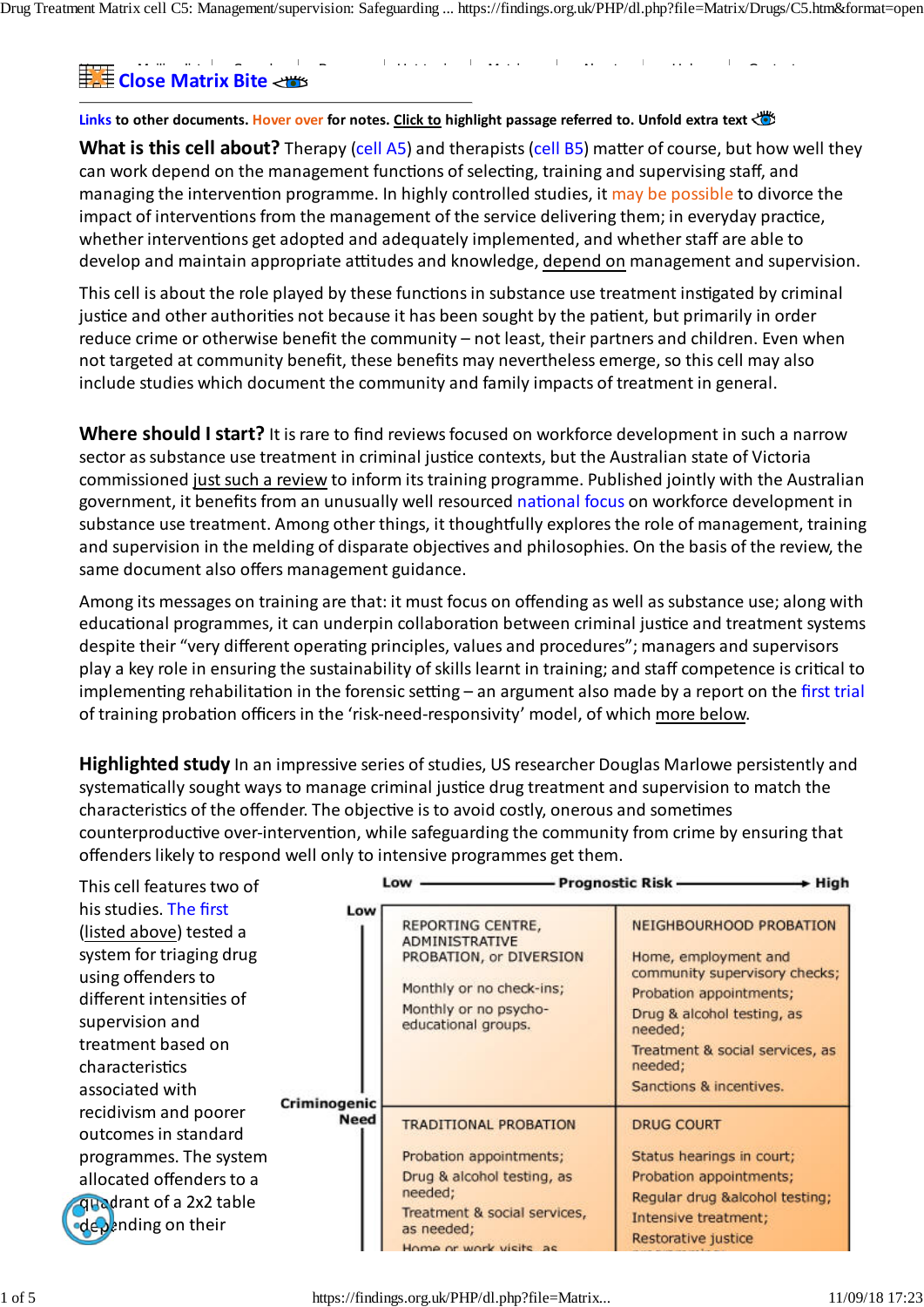'criminogenic need' including substance **and a substance** guidelines. Chapter on the chapter of the systems advises advises and a vis<br>Including substance against forced with drawal from opinate drugs and stresses seamless seamless transfer to transfer to treatment o dependence, serious (assessed by factors



programming; **Graduated sanctions &** 

including age, onset of substance misuse and delinquency, criminal and treatment histories, antisocial associates, and employment and living stability) **Figure**. mental illness, and chronic drug‐related ill‐health) and their 'prognostic risk' (assessed by factors

One trial and sentencing option was allocation to a drug court. Specialising in drug using offenders, how these courts work is described more fully in our analysis of a review listed above and in cell B5's bite. Distinctive features are that the judge or magistrate negotiates treatment and supervision regimens for  $\Gamma$  guidance specific to substance specific to substance use including drug and adult services, including  $\Gamma$ face‐to‐face reviews of how the offender is doing, during which discussion, negotiation, praise and encouragement replace adversarial proceedings. the offender instead of a more severe punishment, and plays an active part in both through regular

high-need offenders. At the opposite poles, low-risk and low-need offenders would be subject to minimal monitoring and intervention requirements. In between were offenders at high risk but low word for whom intensive probation supervision wes indicated and these who need, for whom intensive probation supervision was indicated, and those with high needs but a low risk of failing usual sentencing options, who were to be assigned to traditional probation. The intention wasto reserve the intense supervision and treatment of the drug court for high‐risk and

on a three wear governments to increase the interest to the complete response to the perspectrators of domestic and sexual sexual sexual sexual sexual sexual sexual sexual sexual sexual sexual sexual sexual sexual sexual s allocated as intended, providing an opportunity to assess the impact of the intended disposal. The key finding was that high risk/need property offenders of the kind drug policy has focused on in Britain were less likely (41% v. 56%) to be re-arrested when (as intended) assigned to a drug court rather than Centre for Education and Training on Addition, 2013). Among other functions, intended to guide managers intended to guide managers intended to guide managers intended to guide managers intended to guide managers intended t that offenders assigned their matched options were non‐significantly less likely to be re‐arrested (35%) than those assigned to a less intensive alternative (41%), though this finding was not statistically Hampered in particular by restricted accessto more intensive supervision, offenders often could not be to usual probation, a finding replicated in respect of convictions. It contributed to the overall finding significant.

Administration, 1997). US consensus guidance on how treatment services can identify and work with both The <mark>second</mark> of Professor Marlowe's studies (<u>listed above</u>) focused on how to deal with defendants

that high-risk offenders were more likely to test free of drugs and to complete their court orders when assigned to study built on this foundation, testing whether as well as assigned to drug courts. His earlier work (1 2) had established fortnightly rather than less frequent, 'as needed' reviews. The matching the initial programme to the offender, it also helped later to adjust it (based on criteria derived from research)

The trial was a rare example of a study building on predecessors to step-by-step improve outcomes

according to how well they had actually responded. Our analysis explains the system used and its impact – most notably, that during their roughly four‐month court orders offenders whose supervision and treatment were systematically adapted to their progress were over twice as likely as other drug court probationers to test negative for illegal drugs. Crime-reduction impacts were also apparent over the 18 months after adjudication, but not to a statistically significant degree, suggesting a need for continuing reinforcement.

The trial was a relatively rare example of a study building on its predecessors to step-by-step improve outcomes, in this case for offenders and for the community, a series culminating in a coherent, easy‐to‐ understand system which could widely be implemented - if the programmes it indicated offenders needed were funded and available.

# **Issues to consider and discuss**

**Is cognitive‐behavioural the way to go?** Published in 2005, ourstarting point review was upbeat about the interventions available for managers and trainers to build on, declaring that "Recent evaluations … reflect a promising deviation from previous perceptions of 'nothing works' to an era of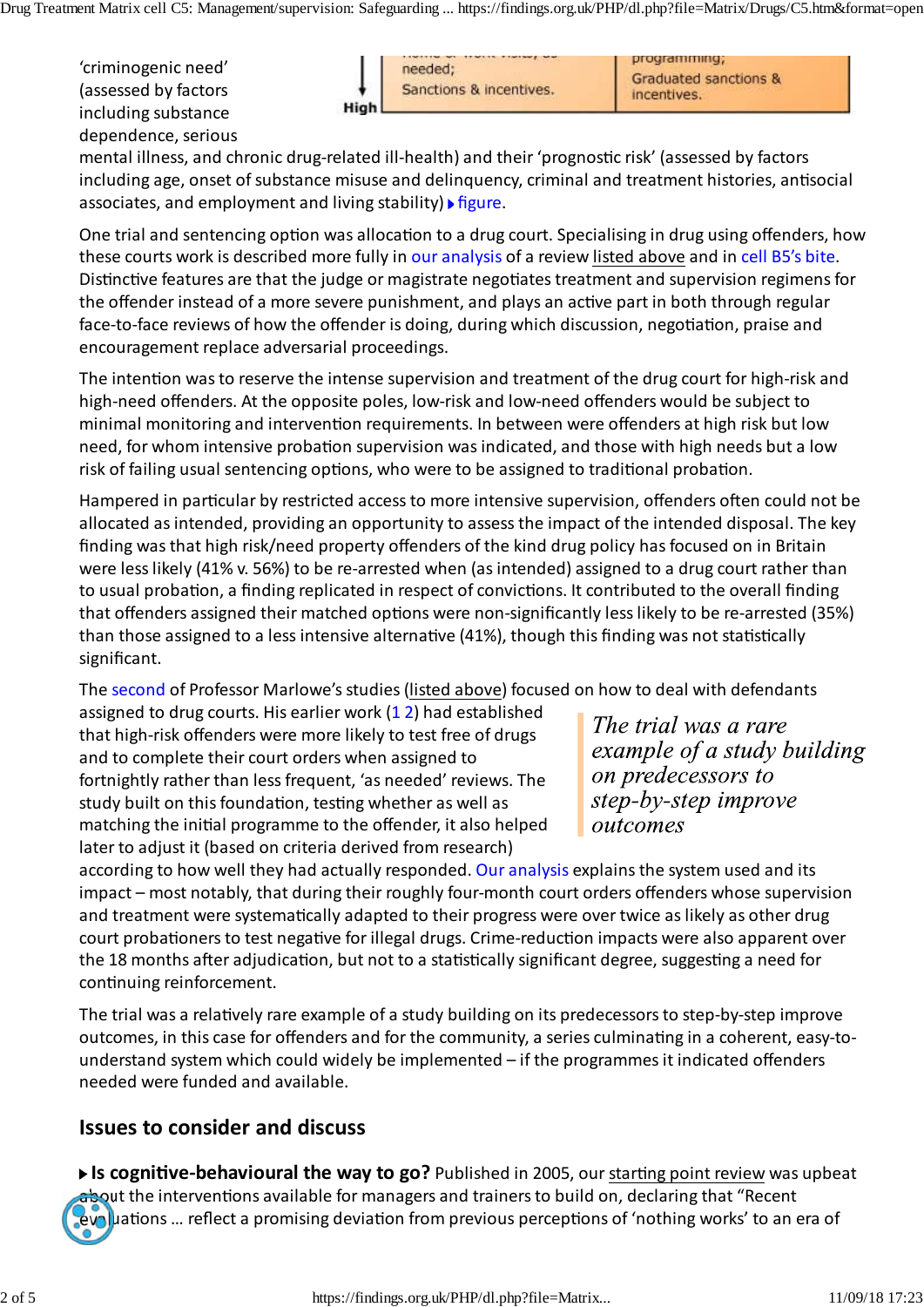practice that is driven by rigorous program evaluation and evidence‐based service delivery". Adhering to the 'risk‐need‐responsivity' model for matching intervention to offender (of which more below) and stressing cognitive‐behavioural approaches, the authors might have been even more optimistic had they seen the findings of the later Canadian study listed above.

That study was concerned with training probation officersto implement supervision based on the risk‐need‐responsivity model and cognitive‐behavioural counselling – an influential family of approaches which aim to teach new, relapse‐preventing ways of acting and thinking. Typically the focus

There seems less cause for optimism when those principles and techniques are packaged into 'programmes'

is on coping with the triggers, situations or emotional states likely to precipitate relapse. Rather than a set programme, the training was about principles and techniques. There seemsless cause for optimism when those principles and techniques are packaged into 'programmes'. The major British study to date found that the main cognitive‐behavioural programme (ASRO) for problem substance users on probation could not be shown

to have reduced reconviction rates, and convincing evidence for any such programmes is generally lacking. The story is the same in relation to programmes for drink-related offending, leading us in the Alcohol Treatment Matrix to ask, "Why is the record so poor?" – in particular for cognitive-behavioural programmes.

For substance use treatment in general, research findings do not warrant 'nothing works' pessimism about psychosocial approaches, but do suggest that 'nothing works better' than any other similarly extensive and coherent approach, including cognitive-behavioural programmes. Rather than the specific programme, the key thing may be that training in *any* convincing new approach instils optimism, can re‐moralise a jaded workforce, and offers a coherent treatment rationale they can communicate to the offender – the 'common factors' discussed in cell A4's bite. Training in these approaches also offers trainees specific activities and objectives via which offender and therapist can collaborate, communicate and develop their relationship – and that has been thought critical since at least Carl Rogers' seminal work, highlighted in cell B4.

What is the essential performance-promoting core of training? Transmission of specific understandings and skills, or are these mainly a vehicle for bolstering non‐specific common factors? Can the latter be done without the former? Why the stress on cognitive‐behavioural approaches, when these have not yet been proven to be the most effective way to treat substance use problems among offenders?

**How can you prioritise the child when your patient is the parent?** Cell B5 argued that of all the 'tricky' situations treatment practitioners face, "Perhaps trickiest of all is therapy of parents whose substance use and other behaviours might seriously threaten their children's welfare." The temptation is to sideline this uncomfortable but crucial work, placing the onus on drug service managers to counter this through training, support, monitoring and supervision. To managers devolves the task of putting into day‐to‐day practice the insistence in guidance that child welfare is paramount, despite the fact that their service's client/patient is not the child, but their parent. Getting our Priorities Right was how the title of Scottish guidance formulated the task, and that means envisioning and organising the service as one prong of a multi‐agency approach focused not on the parent‐patient, but on the family. According to the guidance, it starts (p. 25) with incorporating family-focused questions in the assessment of new patients, and continues with an alertness to how changes in their drug use and treatment (such as being detoxified or being prescribed methadone) might affect associated children.

So alien wasthisto the substance use services of the time that in their 2003 *Hidden Harm* report, UK government drug policy advisers envisaged (p. 83) only a modest direct role for drug servicesin the "medium to longer term". Even that, they foresaw, "will not be easy [and] will have major resource, staffing and training implications". How far Britain had to go had been revealed by a survey of drug agencies which found "only a handful" made deliberate attempts to assess and meet the needs of their **clients'** children. Three years later things had improved, but in respect of joint working around drug using parents or their children, only for around 45% of the services which responded to a further survey.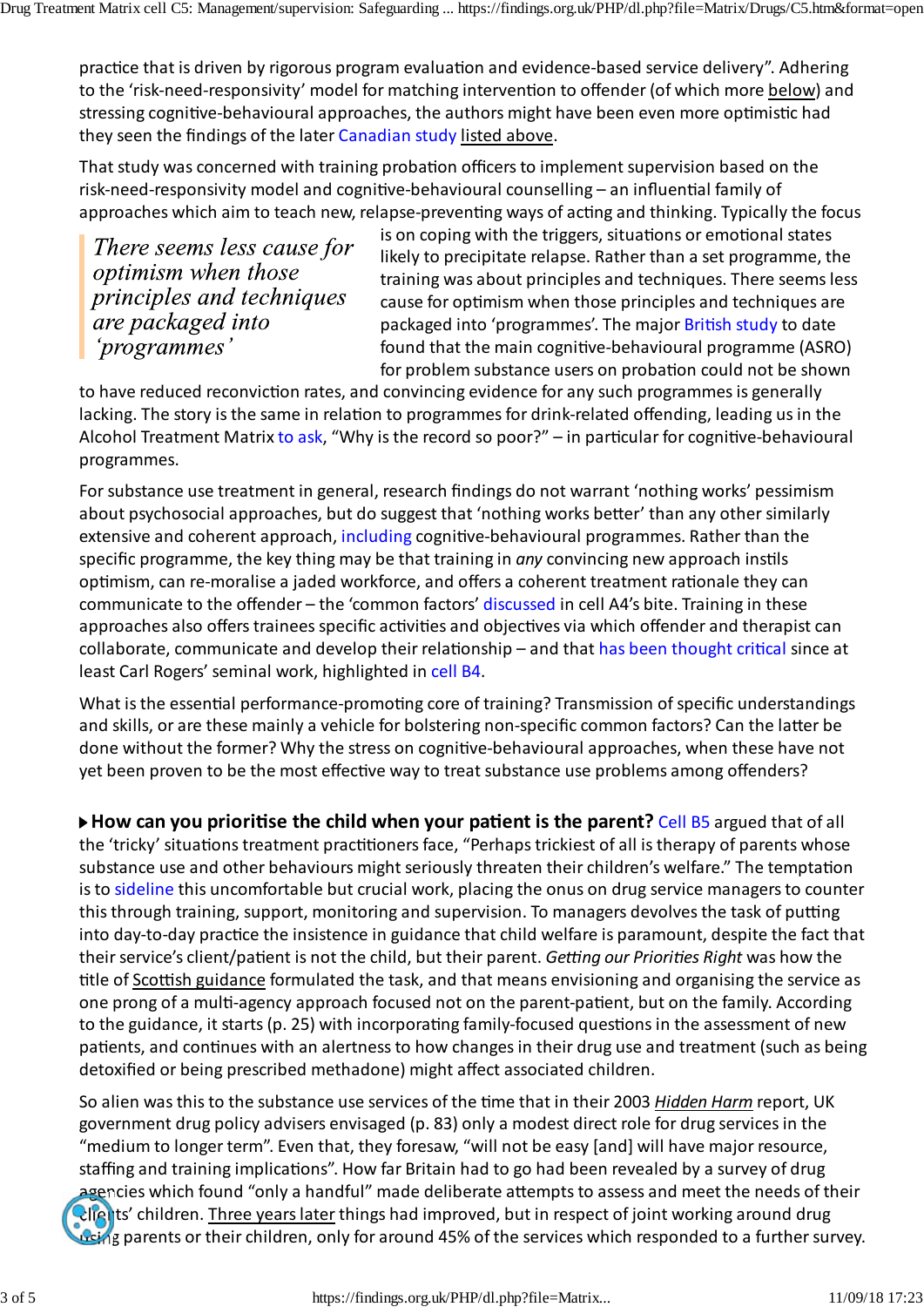Why it is so difficult to truly forefront children's needs – and the risky gaps that open up without energetic management - was explored by a study in Finland, whose findings will resonate with many in the UK. "Dedication solely to helping the substance abuser" led to a myopia about their children in the beliefs and practices of clinical staff. Not sufficiently countered by organisational policies and management, the natural tendency to focus on the face‐to‐face client meant few questions were asked about children, and then sometimes only as background information on the focal client.

After reviewing international research, in a freely available article listed above British experts on the family dimensions of substance use problems questioned the commonly reported perception of drug treatment workers that addressing child welfare is beyond their skills and professional comfort zones. Though acknowledging differences, their view wasthat whether focusing on the drug user or on their children, "the same basic skills of forming a therapeutic relationship and counselling" are required.

Reading this review will take you a long way towards appreciating what those skills are, and what supplemental skills and knowledge are needed to better protect children. Once you have read it, take the stance of a manager with substance use‐related targets and expectations and staff who

joined a substance use service to tackle addiction. Arguably the key message in the review isthat substance use problems do not have to be overcome in order to help the child. Instead the focusshould be on family disharmony and abuse, parental conflict, separation and loss, and inconsistent, neglectful and ambivalent parenting: "The key points here are that as practitioners we can intervene to help these children; and that the focus does not have to be on the parental substance misuse problem, but on promoting necessary beneficial factors in children's lives." How far can you go down this road, would it detract from substance‐focused work, or would yourservice risk condemnation and perhaps even closure if you failed to protect children? What would the review's perspectives mean forstaff recruitment and training? Were the UK government's drug policy advisers right when they warned that taking on board child protection "will not be easy [and] will have major resource, staffing and training implications"?

# **Is 'risk‐need‐responsivity' the key to matching**

**interventions to offenders?** Despite the prominence of the 'risk-need-responsivity' model (**▶**panel) in criminal justice treatment interventions, training offender supervisors to implement this model has rarely been evaluated. Canada hosted the first trial (listed above). It evaluated the training of probation officers to match intensity of services to risk of reoffending, to target the factors which underlie criminal behaviour, and to match intervention style and content to the offender using risk-need-responsivity principles. The offender sample was not exclusively problem drinkers or drug users, but generally their substance use seemed a major issue in their offending. Both the model the officers were trained in, and the training itself, stressed targeting problematic attitudes and thoughts using cognitive‐behavioural principles, but without formalising these into a manualised programme. Thisrandomised trial showed

### **The risk‐need‐responsivity model**

The 'risk‐need‐responsivity' model has been highly influential in guiding treatment interventions with offenders. Its three core principles are: **Risk** Providing intensive services to clients at higher risk of reoffending and minimal services to lower risk clients. **Need** Target criminogenic needs or the dynamic risk factors which underlie or drive criminal behaviour such as pro‐criminal attitudes and substance use. **Responsivity** Match the style and mode of intervention to the abilities, motivation, and learning style of the offender.

such training can not only improve officers' skills and sharpen their practice, but also reduce the recidivism of the offenders  $\blacktriangleright$  chart.



Note from our analysis that the training seems to have embodied effective interactive methods. Perhaps crucially, these included feedback on actual performance and continued post-training support 'pushed' to the officers

Substance use problems do not have to be overcome in order to help the child